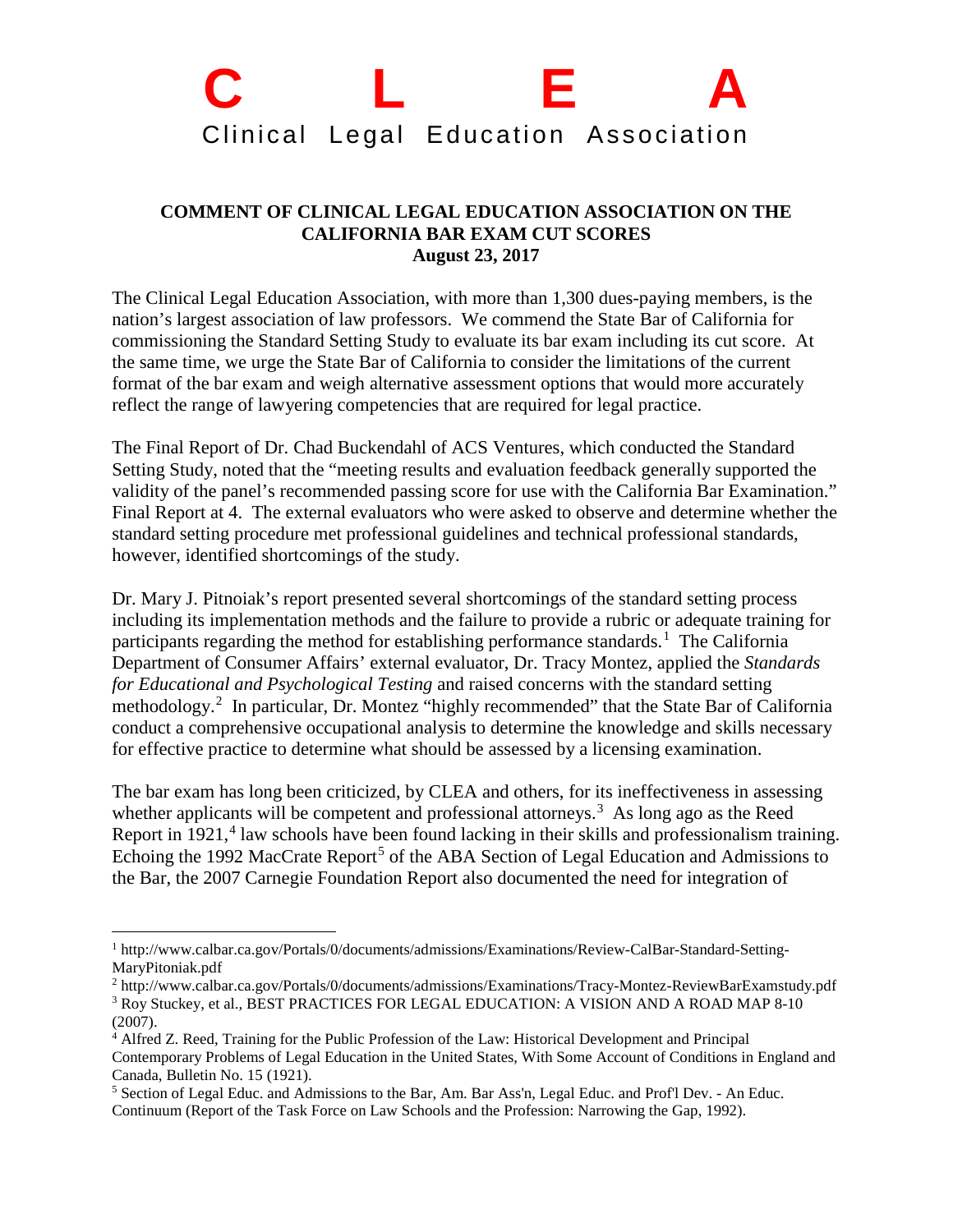"theoretical and practical legal knowledge and professional identity."[6](#page-1-0) Law schools are now offering more experiential education, spurred on by the ABA's recent adoption of a six-credit experiential course requirement. Under Standard 301, the ABA demands that law schools "maintain a rigorous program of legal education that prepares students, upon graduation" not only for admission to the bar, but also "for effective, ethical, responsible participation as members of the legal profession." A licensing test that is solely focused on substantive law and legal analysis cannot guarantee competency in the range of skills that are necessary for competent law practice.

In considering how to assess these more foundational skills, the State Bar of California and the California Supreme Court can be guided by the recent study, *Foundations for Practice: The Whole Lawyer and the Character Quotient*, published in July 2016 by the Institute for Advancement of the American Legal System ("Foundations for Practice").<sup>[7](#page-1-1)</sup> The study documents categories of necessary lawyering skills that include interviewing, counseling, negotiation, trial advocacy and contract drafting. And the Foundations for Practice research study concludes that new lawyers "need more than we once thought. Intelligence, on its own, is not enough. Technical legal skills are not enough. They require a broader set of characteristics (or, the character quotient), professional competencies, *and* legal skills that, when taken together, produce a whole lawyer." *Foundations for Practice* Report at 38.

Other professions in the United States, and the legal profession in other countries, demand deeper experience in practice for professional licensing.<sup>[8](#page-1-2)</sup> For example, in England and Wales, barristers and solicitors are required to take practical training skills classes and one or two years of training under the close supervision or "pupilage" of a solicitor or barrister prior to admission. In six Australian states, there is a practical training requirement that can be fulfilled with either a practical training course that can take up to two years to complete or an in-house clerkship under a supervising attorney. In the United States, doctors must complete a residency of three to six years before their final licensing exam; an engineer must have at least four years of post-college work to be eligible to sit for the licensing exam; and an architect must document training under a registered architect. The State Bar of California should engage experts and begin to develop and model more comprehensive and skills-focused licensing strategies for the legal profession.

The State Bar of California should seize this opportunity to become an innovative leader in the professional licensing of lawyers by examining the bar exam's effectiveness in assessing the knowledge and skills necessary for practice. By modeling lawyer licensing practices on those of other professions with more uniform and holistic assessment methods, California can assess bar applicants on foundational lawyering skills and competencies, not just substantive legal knowledge and analysis. A licensing scheme that better assesses the needed competencies of the profession will allow California to better guarantee that those admitted to practice will offer competent legal assistance to those they serve.

<span id="page-1-0"></span> <sup>6</sup> William M. Sullivan, et al., EDUCATING LAWYERS (2007).

<span id="page-1-1"></span><sup>7</sup> Ali Gerkman and Logan Cornett, *Foundations for Practice: The Whole Lawyer and the Character Quotient*, available at

<span id="page-1-2"></span>http://iaals.du.edu/sites/default/files/reports/foundations\_for\_practice\_whole\_lawyer\_character\_quotent.pdf <sup>8</sup> Yoonsuk Choo, et al., *Admission to the Bar: A Cross-Jurisdictional and Cross-Professional Survey*, a paper prepared for Harvard's Legal Profession Course (*on file with CLEA*) (Spring 2011)*.*